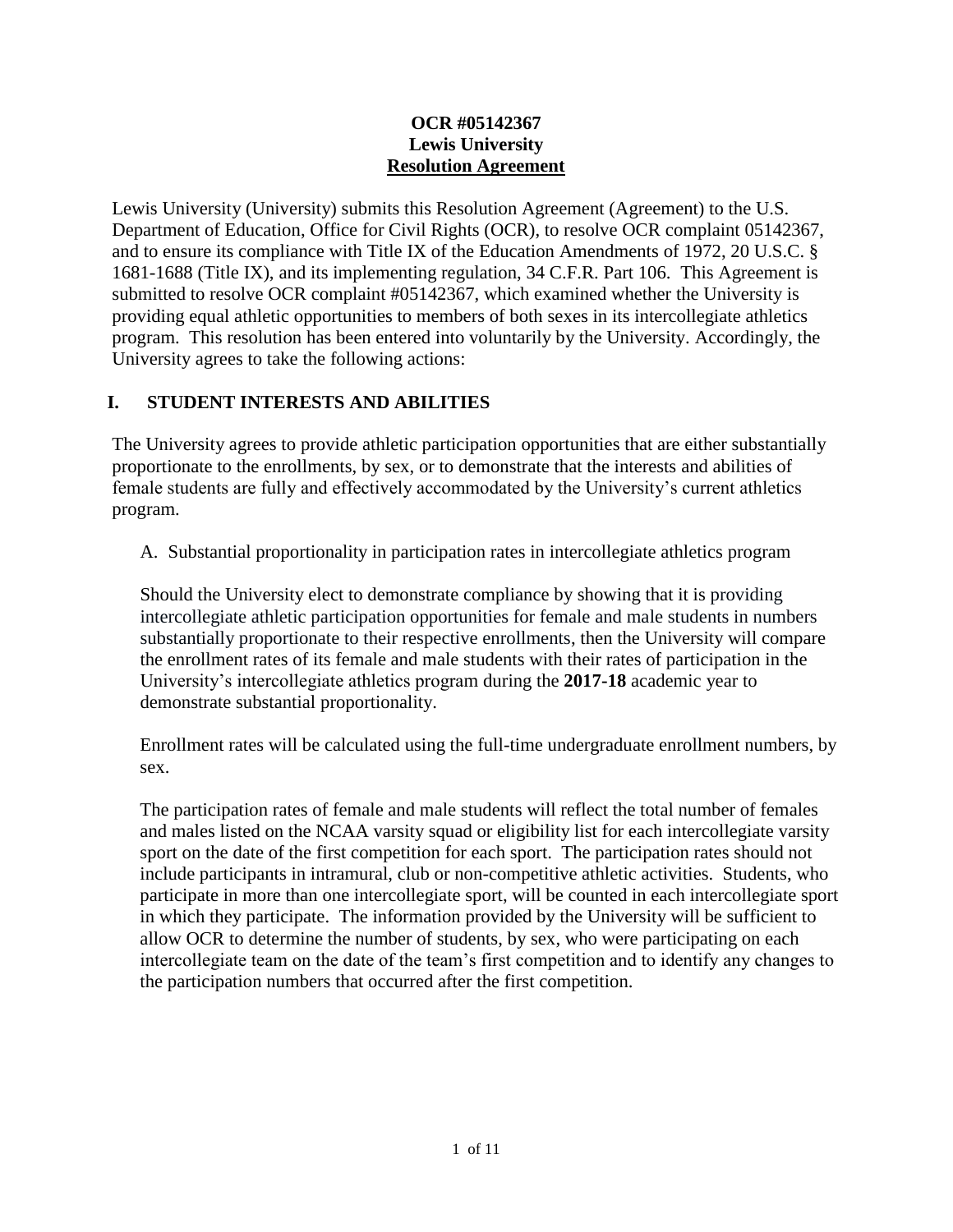B. Accommodation of student interests and abilities

Should the University elect to demonstrate that the interests and abilities of women are fully and effectively accommodated by the University's current intercollegiate athletics program, the University will:

- 1. By September 30, 2017, announce the addition of women's intercollegiate bowling and women's intercollegiate lacrosse teams to begin competition effective the 2018-19 academic year.
	- a. During 2017-18, the University will publicize the addition of bowling and lacrosse, hire coaches for each team, schedule competitions for 2018-19, and otherwise provide the teams, in a manner comparable to other intercollegiate teams, with sufficient resources to cover expenses incurred in the addition of the bowling and lacrosse programs.
- 2. By September 30, 2017, the University will also publish on its web page its procedure for students to use to request the addition of intercollegiate sports, as well as the factors the University will assess in responding to such requests.
- 3. By November 30, 2017, and periodically thereafter so long as there is an underrepresented gender in its athletics program, conduct an objective assessment to determine the athletic interests and abilities of the underrepresented sex, in this case, women, and whether the University is fully and effectively accommodating their athletic interests and abilities. The assessment will be based on multiple indicators of interest and multiple indicators of ability, including:
	- a) Results of recent surveys of students and admitted students or other information collected from students and admitted students using a method that is designed to fully and accurately assess unmet athletic interests and abilities in intercollegiate sports among members of the underrepresented sex. Any survey used by the University to assess intercollegiate athletic interests and abilities will be pre-approved as to content and methodology by OCR, and the methodology, implementation and response rates of each survey will maximize the possibility of obtaining accurate information and facilitating responses.
	- b) Identification of sports, squads, and levels of sports for members of the underrepresented sex that are not currently offered by the University that are offered by schools that compete within the athletic conferences in which the University competes and by schools that are within the University's normal competitive regions;
	- c) Review of any requests (whether oral or written, formal or informal) made to University administrators, coaches, or staff by or on behalf of students and admitted students who are members of the underrepresented sex to add a particular sport, squad, or level of sport, or to elevate an existing club or intramural sport to intercollegiate sport status. This review may be limited to requests that were received during the previous three complete academic years.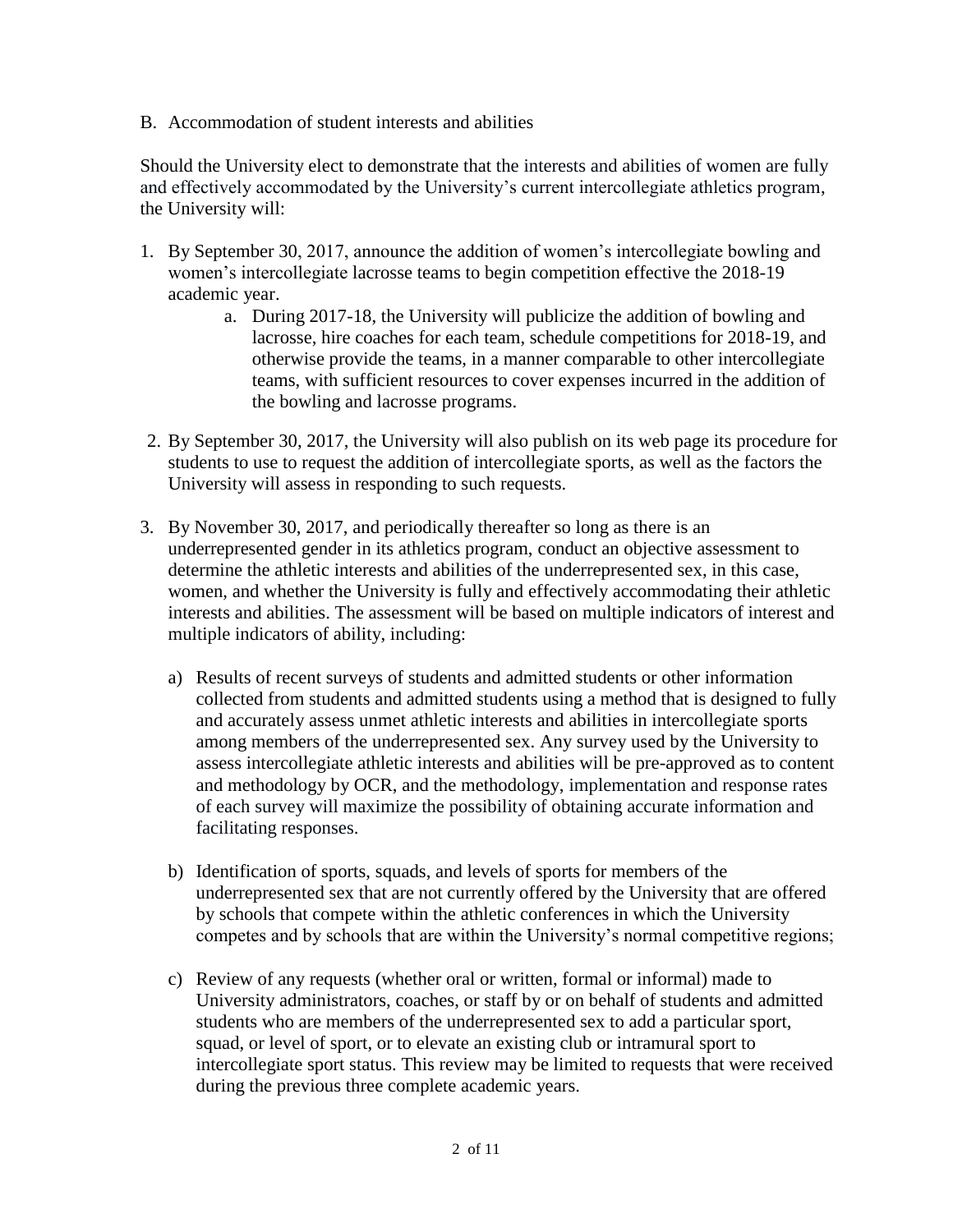- d) Assessments made by University coaches or staff during tryouts, or observations of students participating in club or intramural competition, and other information reflecting the ability of students and admitted students who are members of the underrepresented sex to compete in a particular sport, prior participation in that sport or a similar sport at the high school level or intramural or club level, general athletic ability, participation in other University intercollegiate sports, the nature of the particular sport, and other relevant factors (Neither a poor competitive record, nor the inability of interested students or admitted students to play at the same level of competition engaged in by the University's other athletes is conclusive evidence of lack of ability. For the purposes of assessing ability, it is sufficient that interested students and admitted students have the potential to sustain an intercollegiate team);
- e) Participation in interscholastic sports by admitted students and participation rates in sports in high schools, amateur athletic associations, and community sports leagues that operate in areas from which the University draws its students; and
- f) Any other information that demonstrates the athletic interests and abilities of the University's students who are members of the underrepresented sex.
- g) Where interest and ability in an intercollegiate sport not currently offered by the University is identified, the assessment will also consider whether there is a reasonable expectation of intercollegiate competition in the University's normal competitive regions in that sport.

The University will determine whether there are a sufficient number of female students and admitted students at the University with the interest and ability to support the addition of a team in sports not currently offered by the University as intercollegiate sports and sufficient competition in those sports within the University's normal competitive region. If so, the University will add a team in those sports and will hire a coaching staff, recruit student athletes and provide sufficient resources to the coaching staff to ensure that each team begins competition no later than the 2019-20 academic year, consistent with the above determination, unless actions taken by the University are otherwise sufficient to demonstrate substantial proportionality, by sex.

- C. Other measures
	- 1. For those sports currently offered, the University will institute a squad size policy providing for participation opportunities for students to the maximum extent feasible consistent with the nature of each sport and the level of interest in each sport while still ensuring that meaningful intercollegiate athletic participation opportunities are being provided to all team members.
	- 2. For any sport that is not currently offered by the University in which there are a sufficient number of female students and admitted students who have the interest and ability to support a team in that sport, but where the University determines that there is not sufficient competition in that sport within the University's normal competitive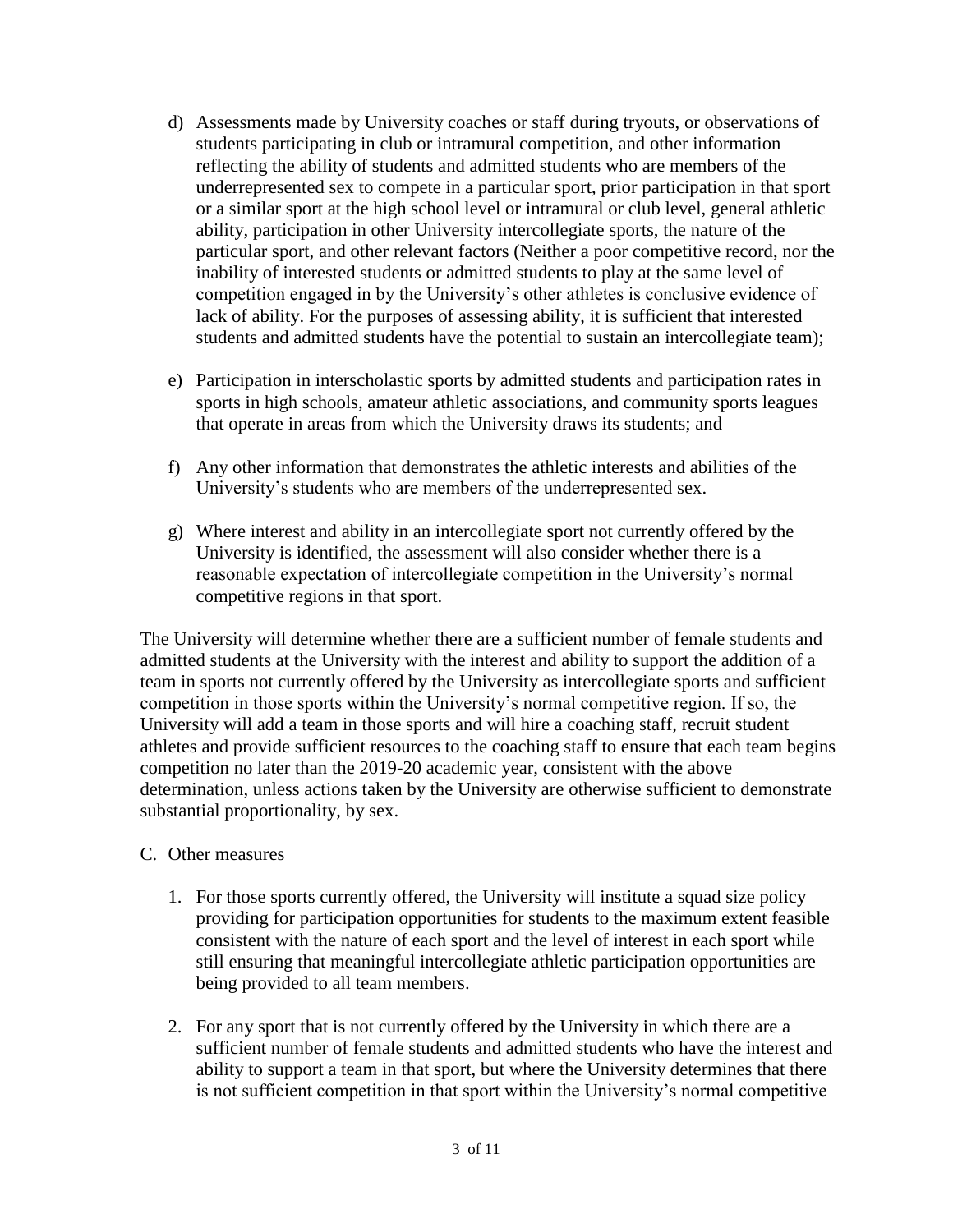region, the University will take ongoing steps to address such interest and ability. Steps may include establishment of intramural or club sports, exploring the establishment of competition in the University's normal competitive region, and elevating such sports to intercollegiate status when competition becomes available.

- 3. OCR has made clear to the University and the University understands that OCR does not require or encourage the elimination of any University intercollegiate athletic teams and that it seeks action from the University that does not involve the elimination of athletic opportunities, because nothing in Title IX or the three-part test requires an institution to cut teams or reduce opportunities for students who are participating in intercollegiate athletics in order to comply with the provisions of Title IX relating to the effective accommodation of the interests and abilities of male and female students.
- 4. To the extent that the University adds any sports, it will provide those team(s), in a manner comparable to other intercollegiate teams, with sufficient funds in its budget to cover expenses, including but not limited to: equipment and supplies, scheduling of games and practice times, travel and per diem allowances, access to tutoring and coaching, locker rooms, practice and competitive facilities, medical and training facilities and services, publicity, recruitment of student athletes and support services.
- D. Reporting requirements
	- 1. Should the University elect to demonstrate compliance by showing that it is providing intercollegiate athletic participation opportunities for female and male students in numbers substantially proportionate to their respective enrollments, then:
		- a) by June 15, 2017, the University will provide OCR with notice of its decision to do so; and
		- b) by March 1, 2018, the University will provide OCR with a detailed report, with copies of supporting documents, reflecting the University's evaluation of the proportions of female and male students in athletics conducted pursuant to section I.A. of this Agreement. The report will include, at a minimum, a copy of the enrollment and participation data that the University relied on to determine that the University is providing intercollegiate athletic participation opportunities, a copy of team squad or eligibility lists for each sport showing students, by sex, and other information reflecting the basis for the University's evaluation. The information provided by the University will be sufficient to allow OCR to determine the number of students, by sex, who were participating on each intercollegiate team on the date of the team's first competition and to identify any changes to the participation numbers that occurred after the first competition.
	- 2. Should the University elect to demonstrate that the interests and abilities of women will be fully and effectively accommodated by the University's intercollegiate athletics program, the University will by November 30, 2017, provide OCR: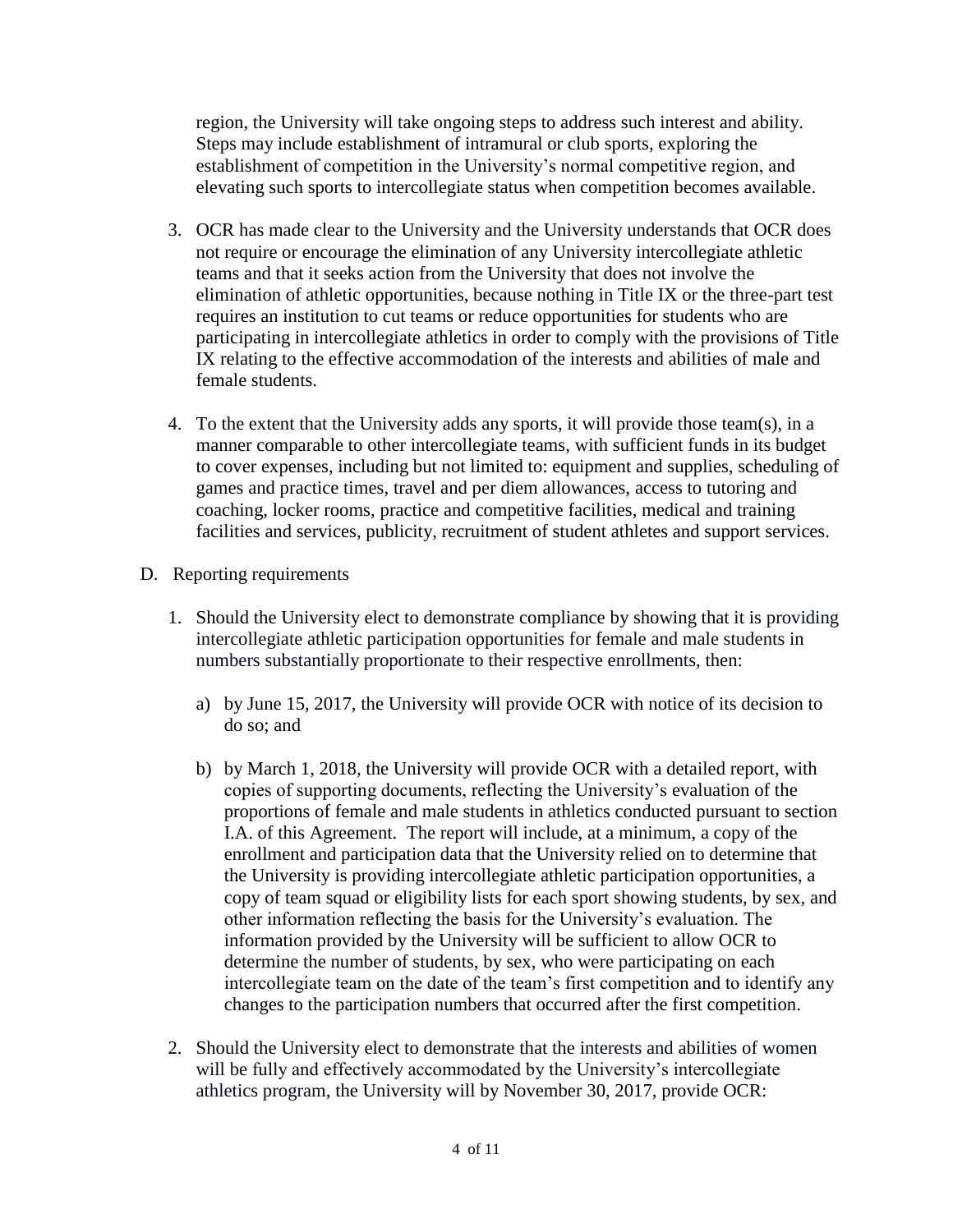- a) a detailed report showing that it has added women's intercollegiate bowling and women's intercollegiate lacrosse, hired varsity coaches, and budgeted sufficient funds to allow the coaches to recruit athletes to play on the teams, to offer athletic financial assistance, equipment and supplies, facilities and other benefits and opportunities similar to those its provides other men's and women's teams, effective with the 2018-19 academic year.
- b) information about the assessment conducted pursuant to section I.B.3 of this Agreement. The report will include, at a minimum, the following information:
	- i. Copies of any surveys administered under this section and the results of those surveys, including but not limited to a complete description of the methodology used to conduct the survey, including how the survey was distributed, the number of surveys distributed and the number of responses, any follow-up to the initial distribution of the survey, the names and contact information for the individual(s) who evaluated the responses to the surveys and a copy of any notes or other documents compiled during the review of the surveys;
	- ii. A summary of sports and squads for members of the underrepresented sex that are not currently offered by the University that are offered by schools that compete within the athletic conferences in which the University competes and by schools that are within the University's normal competitive region;
- iii. Rates of participation by members of the underrepresented sex in club and intramural sports at the University;
- iv. Rates of participation by members of the underrepresented sex in interscholastic sports that operate in the geographic areas from which the University draws its enrollment;
- v. Copies of any written requests and summaries of any non-written requests made by or on behalf of students who are members of the underrepresented sex to add a particular sport or squad, or to elevate an existing club or intramural sport to intercollegiate sport status;
- vi. Summaries of any assessments made during tryouts, or observations of students participating in club or intramural competition, and other information reflecting the ability of students who are members of the underrepresented sex to compete in a particular sport, prior participation in that sport or a similar sport at the high school level or intramural or club level, general athletic ability, participation in other University intercollegiate sports, the nature of the particular sport, and other relevant factors; and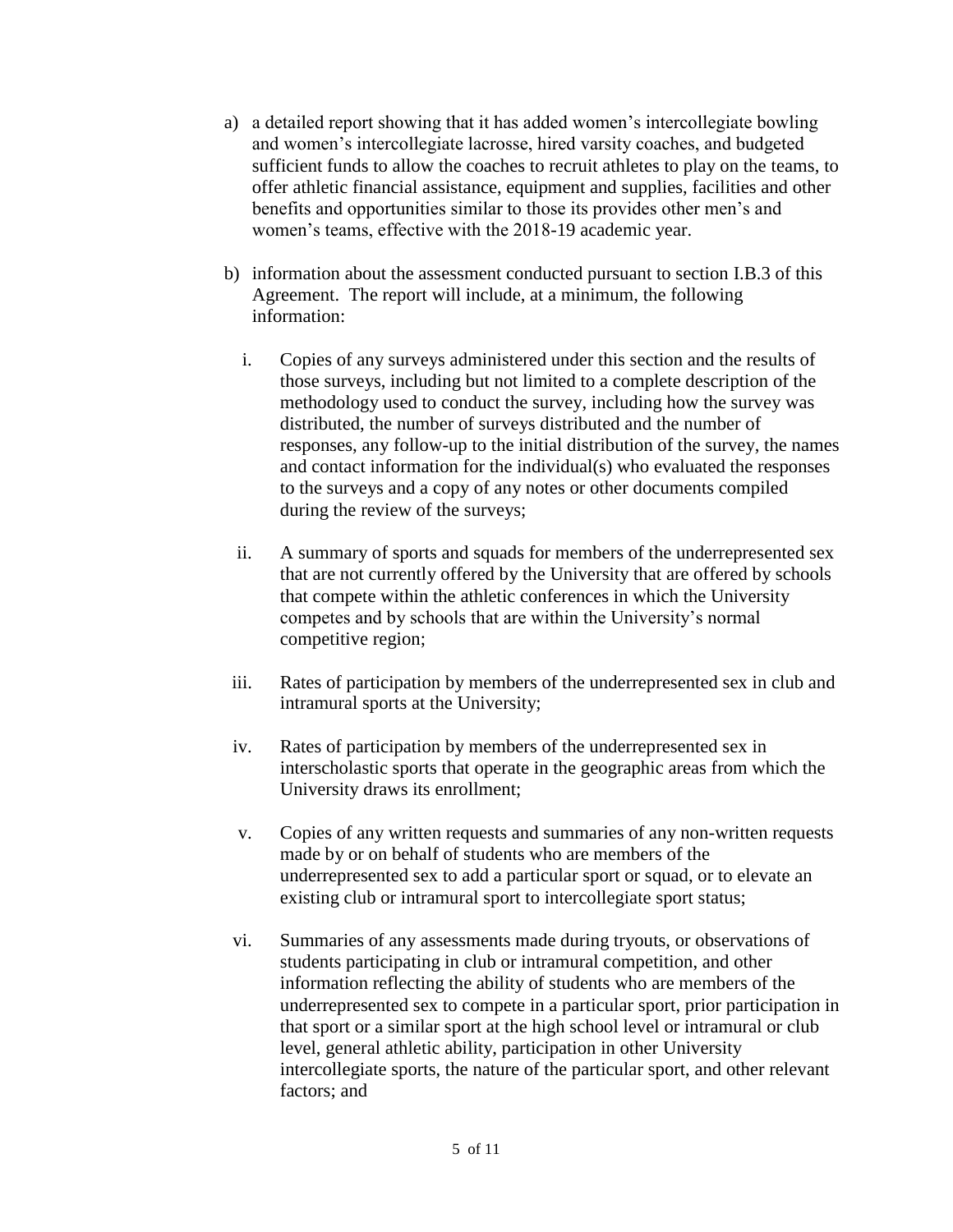- vii. Any other information that was considered by the University as part of its assessment in determining whether it is fully and effectively accommodating the athletic interests and abilities of members of the underrepresented sex.
- c) Based upon its assessment, the University will by March 1, 2018, submit to OCR for review and approval its detailed plan with timeframes to accommodate effectively the interests and abilities of members of both sexes to the extent necessary to provide equal opportunity in its intercollegiate athletics program by the 2019-20 academic year. In addition, the plan will include a description of interim steps that will be taken by the University to increase intercollegiate athletic opportunities for women, as well as the University's plans for future assessments of unmet interests and abilities. The University will begin implementation of the plan approved by OCR within 30 days of OCR's approval.
- 3. By June 15, 2017, November 30, 2017, June 15, 2018, November 30, 2018, and June 15, 2019, November 30, 2019, and June 15, 2020, the University will provide OCR status reports regarding its implementation of its chosen plan to accommodate effectively the athletic interests and abilities of members of both sexes, as well as the results of its periodic assessments of unmet interests and abilities.

## **II. ATHLETIC FINANCIAL ASSISTANCE**

The University agrees to provide reasonable opportunities for each sex to receive athletic scholarships and/or grants-in-aid in proportion to the number of students of each sex participating in intercollegiate athletics, consistent with the requirements of Title IX, the Title IX implementing regulation at 34 C.F.R. § 106.37(c). Accordingly, by June 15, 2018, the University will demonstrate that during the 2018-19 academic year, the amount of athletic scholarships and/or grants-in-aid it will award to male and female athletes is substantially proportionate to their intercollegiate athletic participation rates, by sex, after taking into consideration any legitimate, nondiscriminatory reasons for any differences. During the 2017- 18 school year:

- A. The University will compare the intercollegiate athletic participation rates of female and male students as reflected on the NCAA squad or eligibility list for each intercollegiate sport (for purposes of establishing the participation rates, all students, including students who participate in more than one intercollegiate sport, will be counted only once) to the amounts of athletic financial assistance awarded to male and female athletes.
- B. The University will examine whether there are any legitimate, nondiscriminatory explanations for any differences that exist, such as differences related to reasonable professional decisions appropriate for program development, and it will adjust the total amounts of aid to take those differences into account.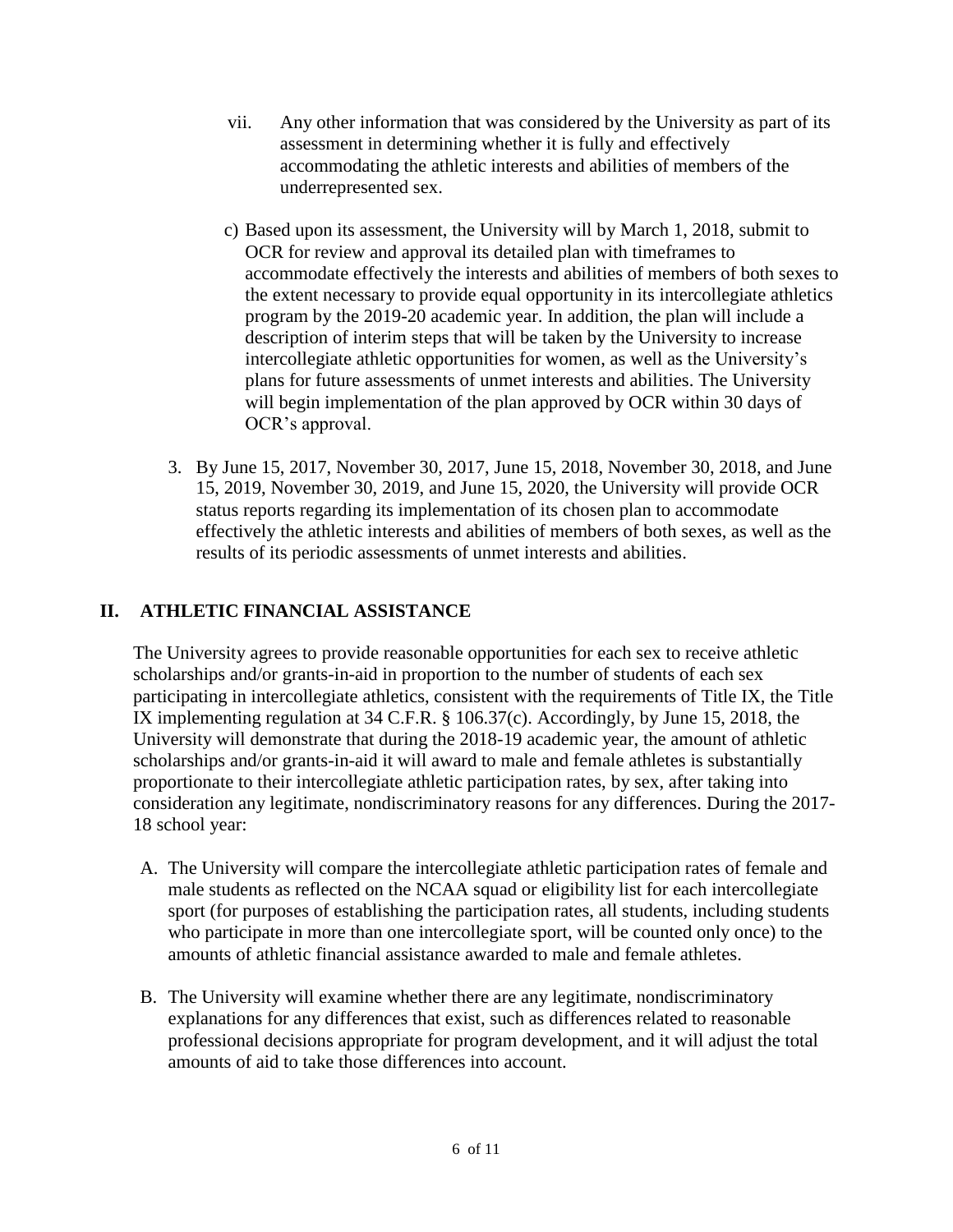C. After taking all legitimate, nondiscriminatory explanations into account, the University will compare the intercollegiate athletic participation rates of male and female students to the rates at which athletic scholarships and/or grants-in-aid are awarded to male and female athletes and determine whether any resultant disparity is less than or equal to 1% of the entire budget for athletic scholarships and/or grants-in-aid.

By March 1, 2018, the University will provide OCR with the results of the 2017-18 assessment, including a description of any interim steps that are being taken by the University during the 2017-2018 academic year. If the University cannot demonstrate that the amount of athletic scholarships and/or grants-in-aid it awarded to male and female athletes is substantially equal to their intercollegiate athletic participation rates, after taking into consideration any legitimate, nondiscriminatory reasons for any differences, then by March 1, 2018, the University will submit to OCR for review and approval its detailed plan, with timeframes, to ensure that it provides opportunities for each sex to receive athletic scholarships and/or grants-in-aid in proportion to the number of students of each sex participating in intercollegiate athletics by the beginning of the 2018-2019 academic year, including the steps noted below. The University will initiate implementation of the plan upon review and approval by OCR.

- D. The University will identify the specific steps it will take to make adjustments in the amounts of athletic scholarships and/or grants-in-aid it makes available to its male and female intercollegiate athletes to ensure they are substantially proportionate to their respective intercollegiate athletics participation rates.
- E. The University understands that nothing in this Agreement requires the University to cut the amounts of athletic scholarships and/or grants-in-aid it offers to either sex and that any such cuts are discouraged.
- F. In making its calculations, the University will use intercollegiate athletic participation numbers that take into account any increase in intercollegiate athletic participation opportunities the University is providing to students from the underrepresented sex in accordance with section II of this Agreement.
- G. The University will identify all legitimate, nondiscriminatory factors that apply and describe how they will be taken into account. Disparities may be explained by actions taken to promote athletic program development, and by differences between in-state and out-of-state tuition. Disparities might also be explained, for example, by legitimate efforts undertaken to comply with Title IX requirements, such as participation requirements. Similarly, disparities may be explained by unexpected fluctuations in the participation rates of males and females. For example, a disparity may be explained if an athlete who had accepted an athletic scholarship decided at the last minute to enroll at another school. For any asserted nondiscriminatory justification, the University must demonstrate that its asserted rationale is in fact reasonable and does not reflect underlying discrimination. For instance, if the University asserts the phase-in of scholarships for a new team as a justification for a disparity, the University must demonstrate that the timeframe for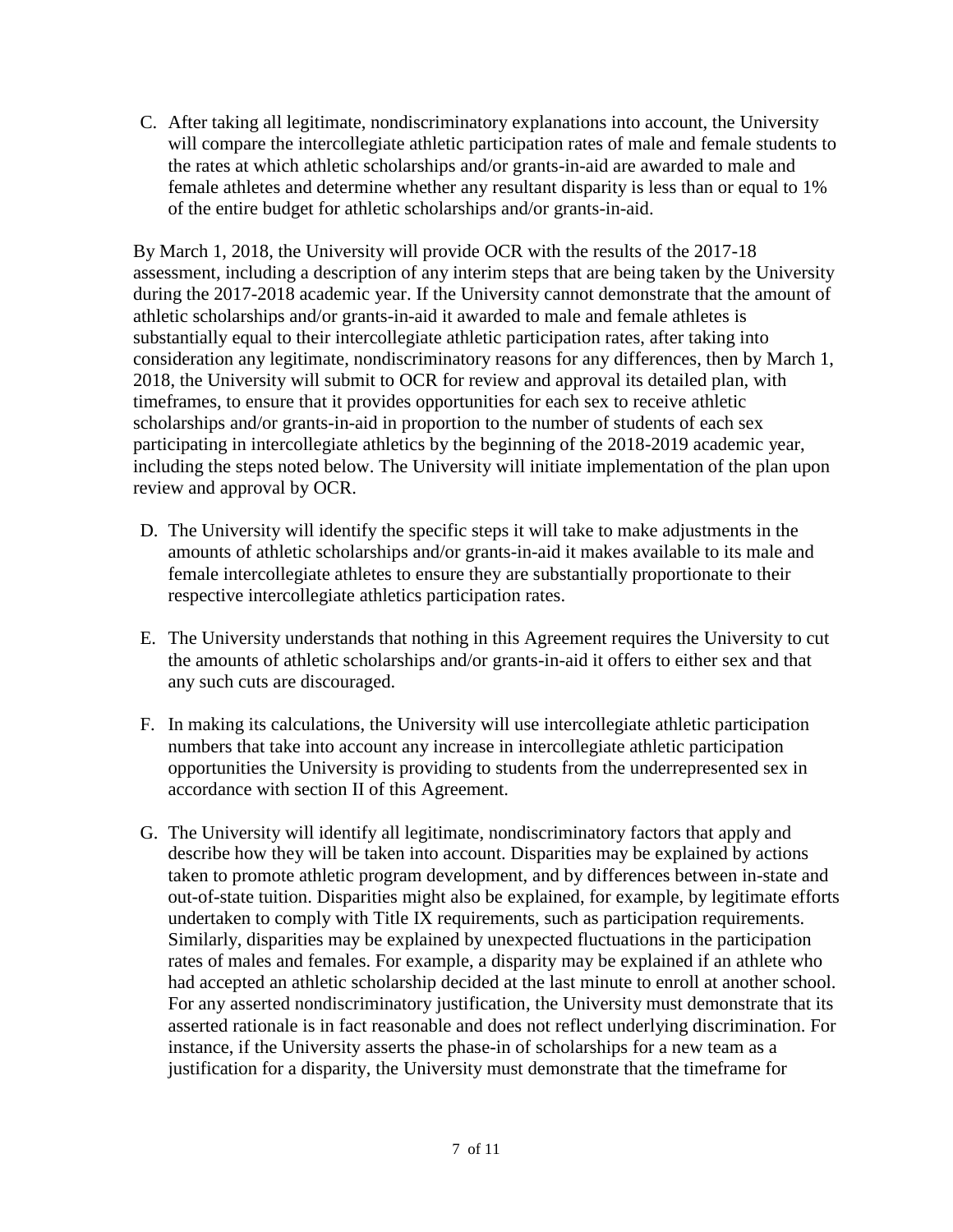phasing-in of scholarships is reasonable in light of University sports practices to aggressively recruit athletes to build start-up teams quickly.

- H. The University will show that after taking all legitimate, nondiscriminatory factors into account any remaining disparity between the intercollegiate athletic participation rates of male and female students and the rates at which athletic scholarships and grants-in-aid are awarded to male and female athletes will be less than or equal to 1% of the total amount athletic financial assistance awarded.
- I. Reporting Requirements:
	- 1. By June 15, 2017, November 30, 2017, March 1, 2018, November 30, 2018, and June 15, 2019, the University will provide OCR with a detailed report, with copies of supporting documents, reflecting the University's evaluation of the awarding of athletic financial assistance to the University's female and male intercollegiate athletes pursuant this Agreement.
	- 2. The reports will include, at a minimum, a copy of the participation data that the University relied on in determining the number of male and female students in the University's intercollegiate athletics program, a copy of team squad or eligibility lists for each sport showing students, by sex, and the amounts of athletic scholarships or grants-in-aid, if any, they were awarded by the University, and a description of any legitimate, nondiscriminatory factors that led the University to make adjustments to the data as well as a detailed description of the adjustments made.

# **III. SCHEDULING OF GAMES AND PRACTICE TIME**

The University will ensure that by 2018-19, it provides equal athletic opportunities for members of both sexes in the scheduling of games at "prime time." For purposes of this Agreement "prime time" for athletic competitions is typically defined as evenings that precede days without classroom instruction, usually Friday evenings and Saturday evenings.

- A. The University will demonstrate that its women's athletic teams are provided with comparable opportunities as provided to the men's intercollegiate athletic teams in the time of day competitive events are scheduled. In particular, the University will provide women's basketball, soccer and softball teams comparable opportunities as men's basketball, soccer and baseball to compete in "prime time."
- B. In assessing compliance with Section III of this Agreement, OCR will compare the availability, quality and kinds of benefits, opportunities, and treatment afforded to the University's male and female athletes in the scheduling of games to determine whether they are equivalent. Under this equivalency standard, identical benefits, opportunities, or treatment are not required as long as the effects of any differences are negligible. If a comparison of the benefits, opportunities and treatment afforded to males and females in the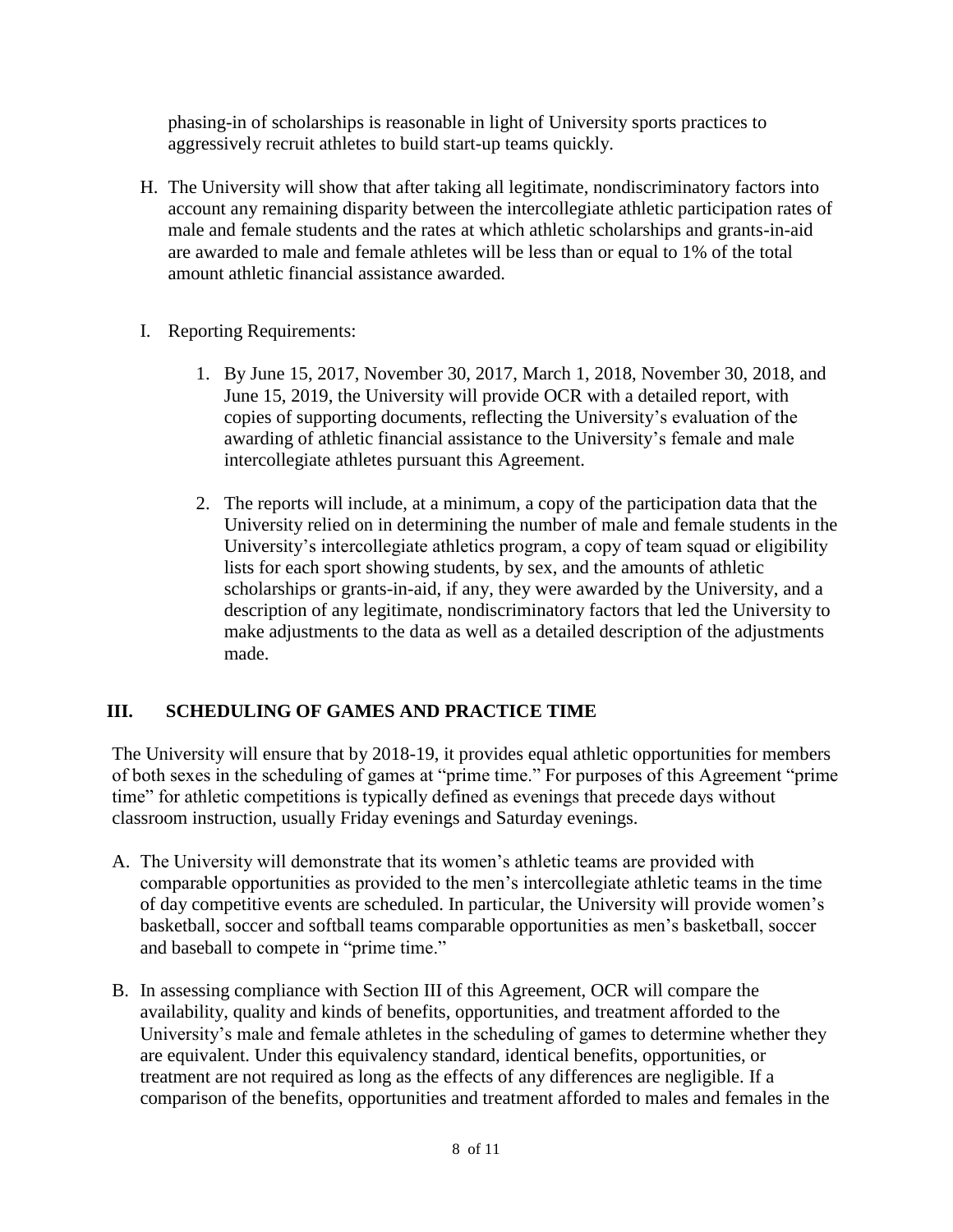identified program components indicates that benefits, opportunities, or treatment are not equivalent, the University could still be in compliance with Title IX if the differences are shown to be the result of nondiscriminatory factors, such as the unique aspects of particular sports or athletic activities.

- C. Reporting Requirements
	- 1. By June 15, 2018, the University will submit a report to OCR that includes its plan for compliance by the 2018-19 year, and its schedule of competitive events for the 2018-19 school year.
	- 2. By June 15, 2018, the University will submit a report to OCR documenting the steps it took to implement the plan in 2018-19, as well as game schedules for 2019-20 and 2020- 21.

### **IV. Travel and Per Diem Allowance**

The University will provide equal athletic opportunities to males and females in the provision of travel and per diem allowances, particularly with respect to housing furnished during travel.

- A. The University will, by June 15, 2017, develop a plan to provide equal opportunities to males and females when teams are in travel status such that its women's athletic teams, when they stay in hotels during travel, are provided with comparable opportunities as provided to the men's intercollegiate athletic teams to stay 2 athletes to a room.
- B. In assessing compliance with this section of the Agreement, OCR will compare the modes of transportation, housing furnished during travel, length of stay before and after competitive events, per diem allowances, and dining arrangements provided to the University's male and female athletes when on travel status to determine whether they are equivalent. Identical benefits, opportunities, or treatment are not required as long as the effects of any differences are negligible. If a comparison of the benefits, opportunities and treatment afforded to males and females in the identified program components indicates that benefits, opportunities, or treatment are not equivalent, the University could still be in compliance with Title IX if the differences are shown to be the result of nondiscriminatory factors, such as the unique aspects of particular sports or athletic activities.
- C. Reporting Requirements
	- 1. By June 15, 2017, the University will submit a report to OCR that includes its revised travel policies and plan for compliance by the 2017-18 year.
	- 2. By June 15, 2018, the University will submit a report to OCR documenting the steps it took to implement the plan, including travel schedules by team, the hotels where athletes stayed and the number of athletes who were assigned to each hotel room in 2017-18.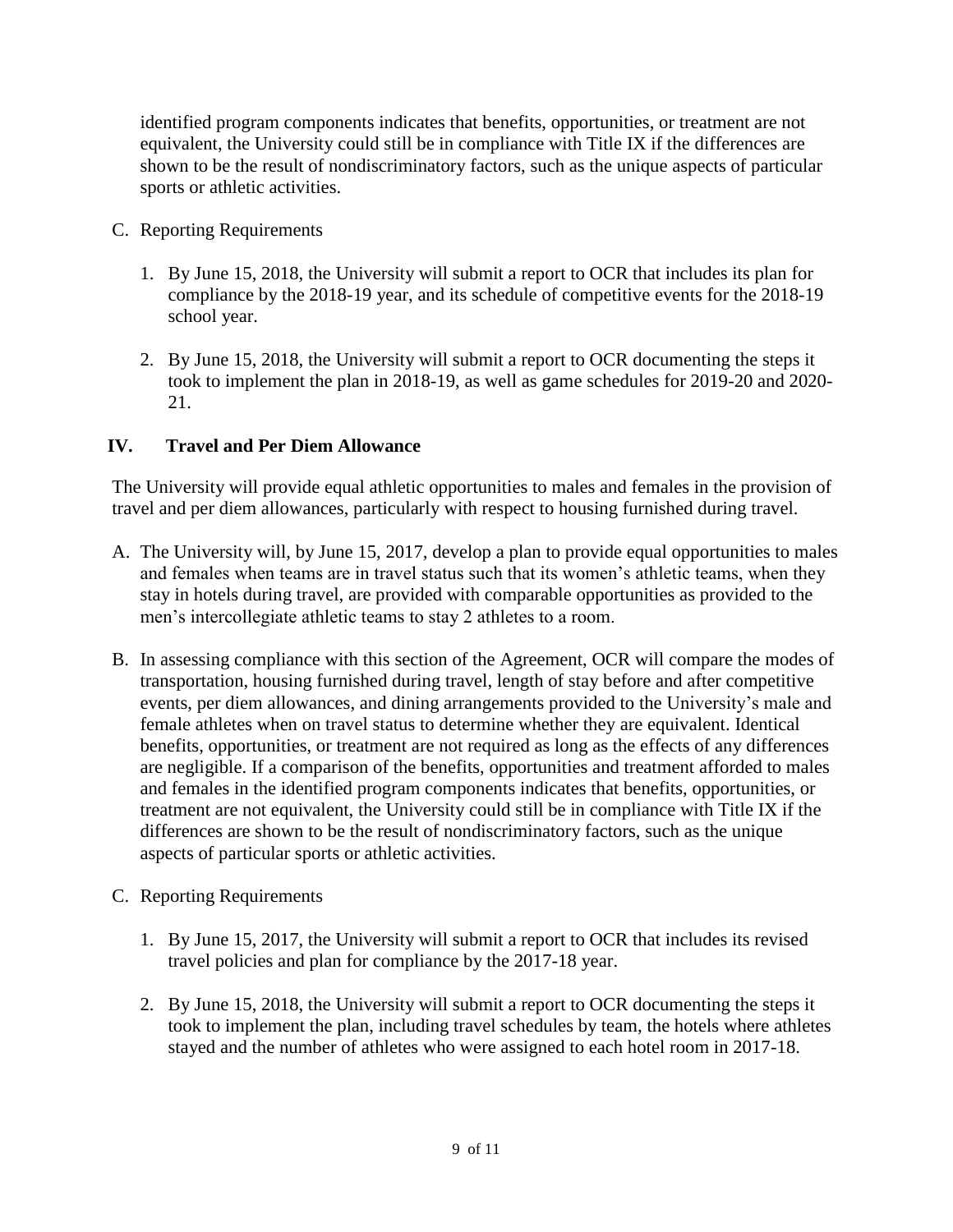### **V. Availability, Assignment and Compensation of Coaches**

The University will, by 2017-18, provide equal athletic opportunity for members of both sexes in the opportunity to receive coaching, particularly with respect to the availability of coaches for women's softball.

- A. By November 30, 2017, the University will hire additional full-time or part-time coaching support for the women's softball team.
- B. By June 15, 2018, the University will conduct an assessment of the availability of its fulltime and part-time coaches for all men's and women's teams. Based on the assessment, the University will develop a plan to provide equal opportunities to males and females in the assignment of coaches to intercollegiate teams by no later than the 2018-19 year.
- C. Reporting Requirements
	- 1. By November 30, 2017, the University will submit a report to OCR identifying the coach (or coaches) added to the women's softball team, and noting the credentials of the coach(es), their status as full or part time employees, and their compensation.
	- 2. By June 15, 2018, the University will submit for OCR's review and approval a plan to ensure that it provides equal athletic opportunity for members of both sexes to receive coaching by the 2018-19 year, and data upon which it relied to develop its plan. The University will also provide OCR with a list of full and part-time coaches hired for the 2017-18 year, along with their credentials and compensation, as well as a list of coaches who left the University's employment.
	- 3. By June 15, 2019, the University will submit a report to OCR documenting the steps it took to implement the plan. The information will include a list of all full-time, parttime and volunteer coaches, noting which coaches were hired for the 2018-19 year, along with their credentials and compensation, as well as a list of coaches who left the University's employment.

### **VI. Locker Rooms, Practice and Competitive Facilities**

The University will, by 2018-19, provide equal athletic opportunity for members of both sexes in the provision of practice and competitive facilities, with respect to the women's softball competitive facility.

- A. The University will by June 15, 2017, conduct an assessment of the quality and availability of the softball competitive facility, specifically determining whether the bullpens face the correct direction, and there is sufficient spectator seating, concessions and field lighting.
- B. By March 1, 2018, the University will make changes to the softball field consistent with the outcome of its assessment. The University will add lighting to the softball field by no